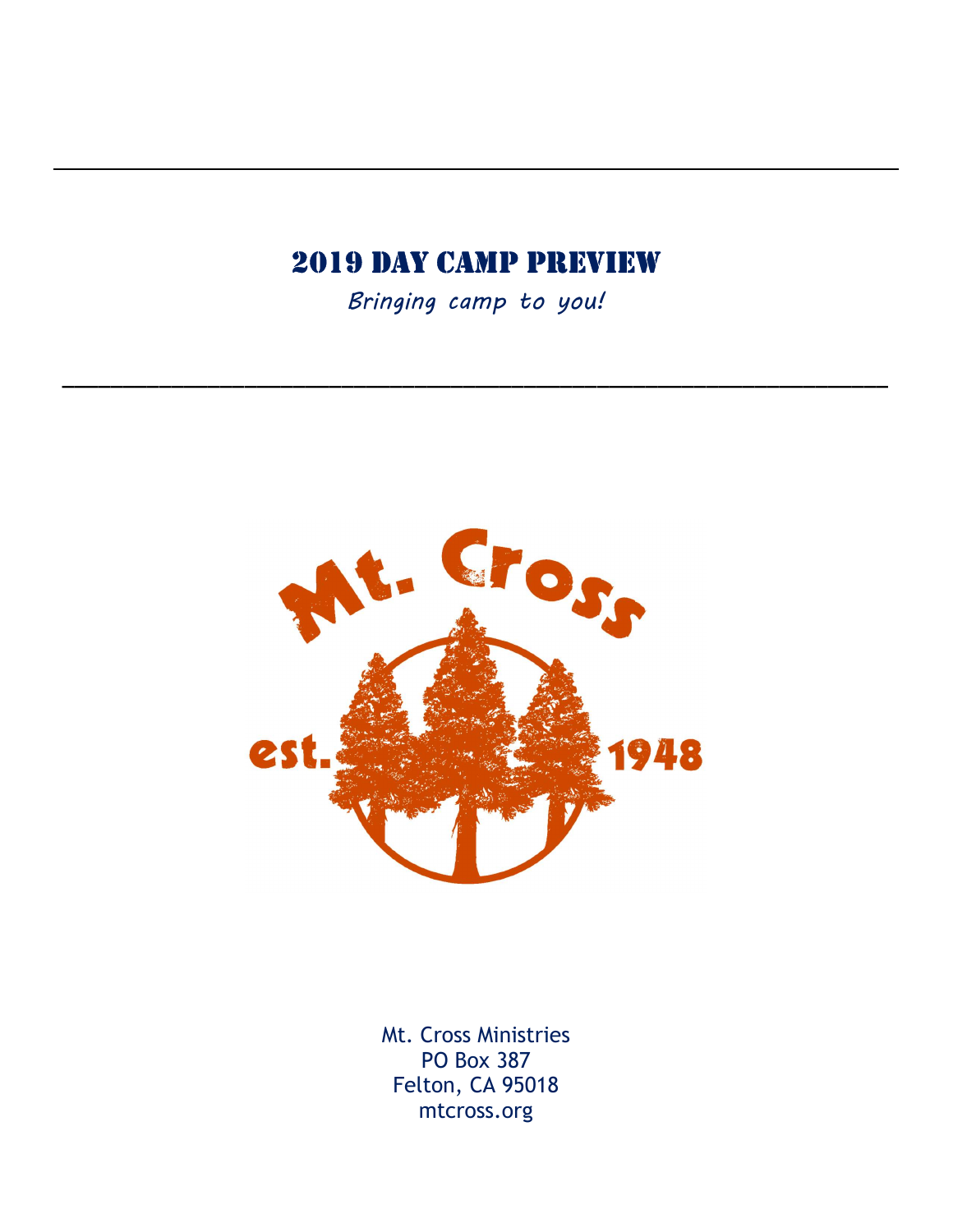It can be difficult to balance the need and desire for summer programming for children with the limited resources our congregations often have. We know; we've tried.

#### Here's the good news:

- You're clearly committed to developing faith in your young people. That alone is to be celebrated!
- Camp (and day camp) provide clear benefits to the process of faith formation in children.\* Some of these include:
	- $\circ$  Increased belief that God and faith matter in life
	- o Increased interest in worship
	- $\circ$  Increased conversations about faith at home the primary place where faith is developed
- We're committed to helping you do the work of faith formation in your congregation, including partnering with you to put on a great day camp!

#### Here's the struggle:

- Day Camp isn't a silver bullet, meaning that if you don't integrate your children into the life of your congregation in other ways, you won't see the benefits. The week will end up being nothing more than a week where you spent a lot of money just to have fun.
- No matter how much you do for children at your church, you'll always be secondary to the parents.\* That doesn't mean we shouldn't work as a church on behalf of our children. It just means that efforts will have to be put towards equipping and encouraging parents, too.
	- $\circ$  (It also means to have a little grace for yourself as a congregation!!!)
- Day Camp is truly a partnership. What we bring is a huge benefit to you staff, curriculum, materials, energy, etc. However, we absolutely need you to provide volunteers, including volunteers to help during day camp and volunteers to transport our staff if they have no vehicle. Not only are we not able to do it all ourselves, but your kids need to see your adults leading, too.

#### Bottom Line:

- Day Camp is awesome. It's great for you and fun for us and we're excited about it!
- Day Camp can be a catalyst for some really amazing things in your congregation.
- Day Camp isn't effective unless it's part of a larger effort to work with, and learn from, your kids.

#### So with that, let's get to planning!

\*If you'd like to receive more information on these points, let us know and we'll be happy to pass it on.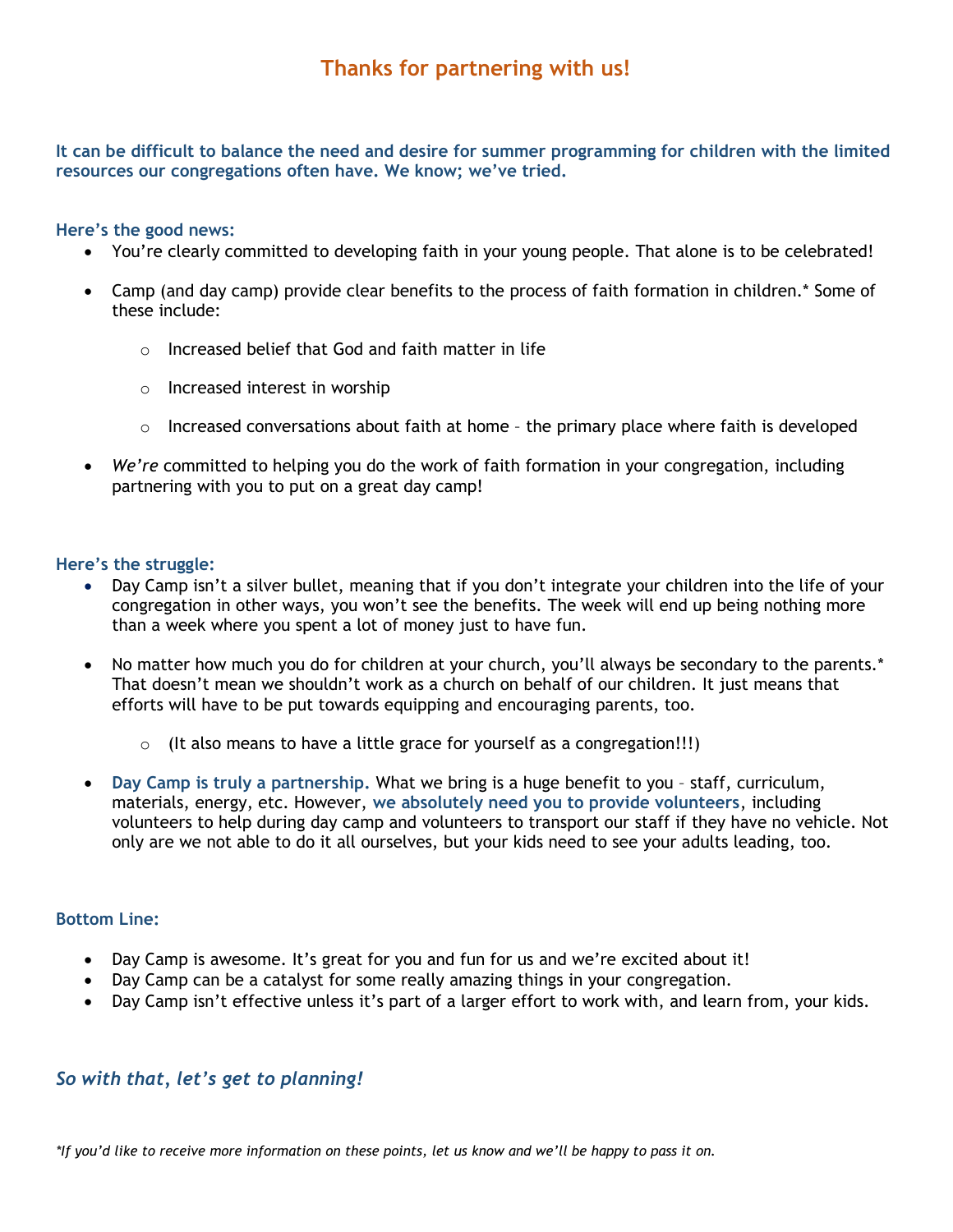# 2019 Theme:



"LORD, by your wisdom you made so many things; the whole earth is covered with your living creatures!" – Psalm 104:24

The biblical story shows we're both of the earth and for the earth.

We're part of creation – Genesis 1 includes us with the mountains and air and seas and animals – we're earth creatures! But clearly, God also sees us as special and unique. And not only are we important to God, but we're the image of God – called to be creators in and for this world. Over the course of the week we'll look at how we're both creatures of the earth and also creatures for the earth – creating new life for it and all who live in it.

- Monday: Creatures of the Earth
	- o Genesis 1
- Tuesday: Creatures Loved by God
	- o Psalm 8
- Wednesday: Creatures Called by God
	- o Matthew 14:13-21
- Thursday: Creatures for the Earth
	- o Isaiah 61
- **Friday:** We pull everything together!

#### Need more information?

There's more in both the planning guide and the volunteer handbook. Of course, you're always welcome to call or email us with questions, too.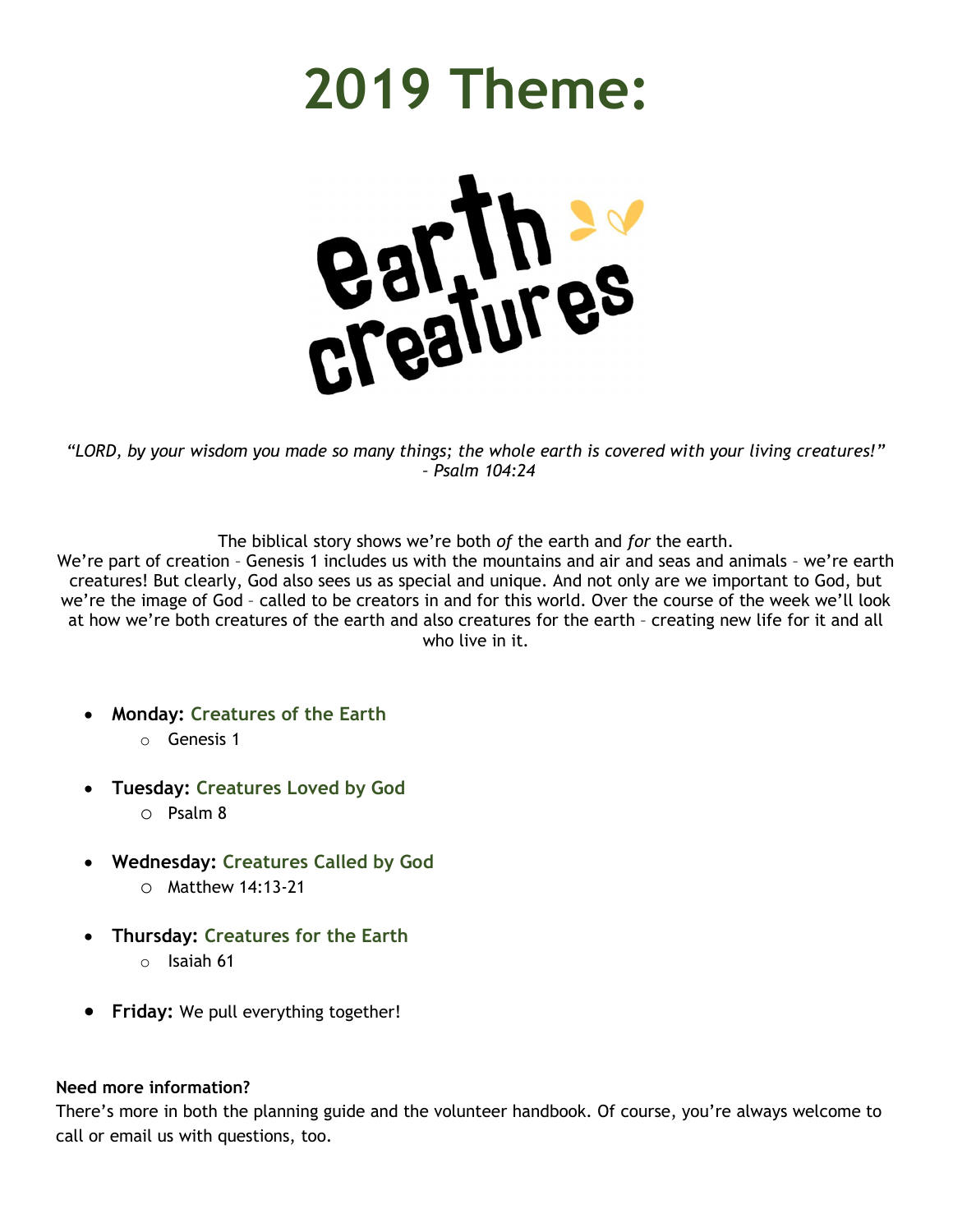# Day Camp Daily Schedule

| $8:00 - 8:15$ am   | Day Camp staff arrives at the church               |
|--------------------|----------------------------------------------------|
| $8:30$ am          | Morning meeting/check in with volunteers           |
| $8:45$ am          | Meet & Greet/Camper check-in                       |
| $9:00$ am          | Gathering activity or sing-a-long                  |
| $9:15$ am          | Morning Worship                                    |
| $9:35$ am          | Group Time*                                        |
| $10:15$ am         | <b>Snack Time</b>                                  |
| $10:30$ am         | Group Time*                                        |
| $11:15$ am         | All Camp Activity                                  |
| $12:00 \text{ pm}$ | Lunch                                              |
| 12:30 pm           | <b>Quiet Time</b>                                  |
| $1:00$ pm          | Sing-a-long/Theme Refresher                        |
| $1:15$ pm          | Group Time*                                        |
| $2:00$ pm          | All Camp Activity (or extra group time, if needed) |
| $2:30$ pm          | <b>Closing Worship</b>                             |
| $2:55 - 3:10$ pm   | Goodbye!                                           |
| $3:15 - 4:00$ pm   | Clean up/Planning time for Day Camp staff          |

\*Group Time includes Bible study, crafts, and other games/activities that support the theme of the day.

#### Other Schedule Notes:

Programming is condensed on Friday and ends at noon; you may schedule a closing program within this time frame if you'd like.

Congregations also have the option to schedule a Thursday evening activity; talk to us about ideas and what that could look like.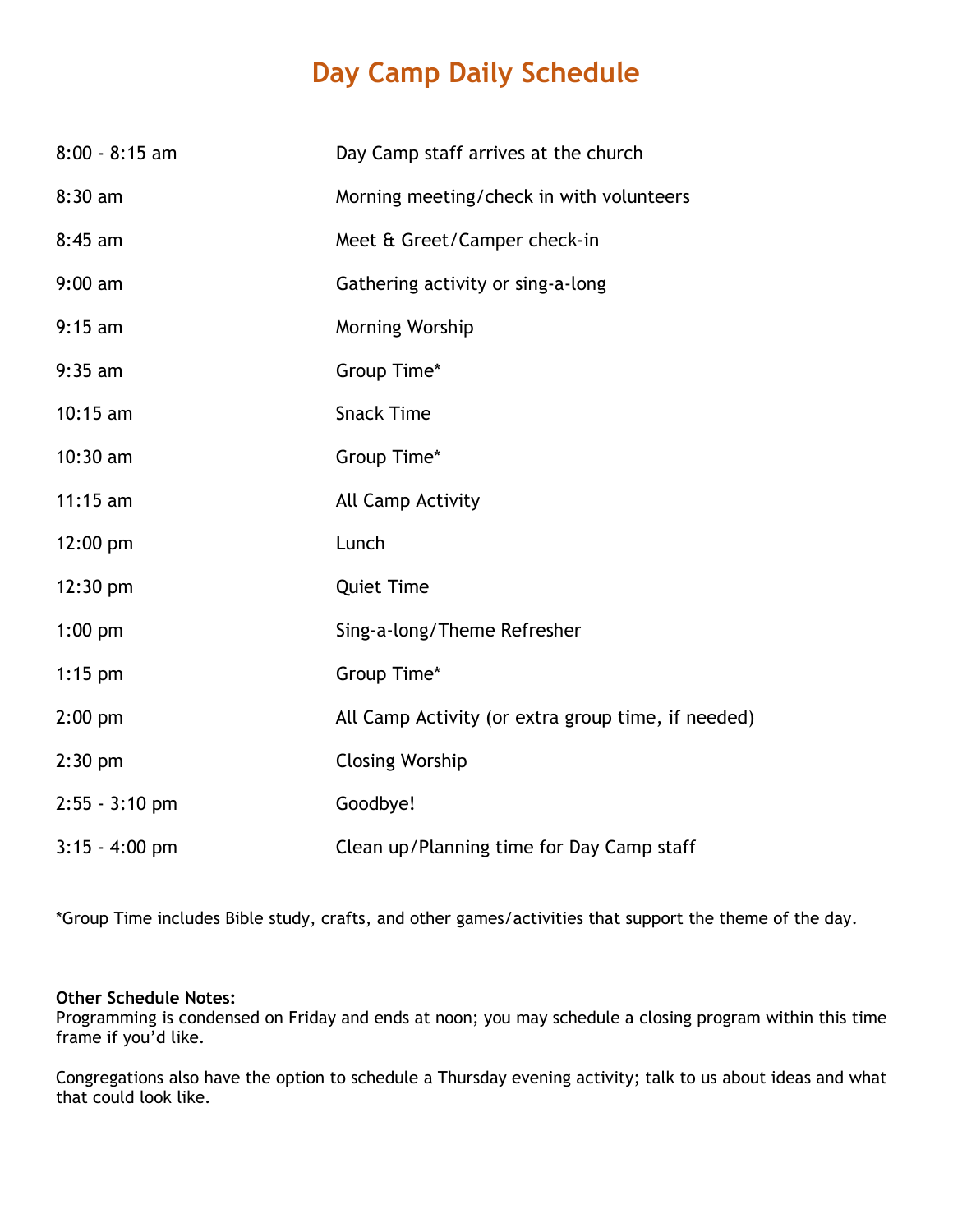## How does this work?

- 1) Let us know you want us to come! Fill out a registration form (attached), including your preferred dates, anticipated number of campers, and a 25% deposit. We'll contact you to confirm!
- 2) You'll get access to our Leader Page that has everything you need to plan an advertising timeline, sample bulletins and flyers, graphics, a volunteer handbook, ideas for an optional Thursday night event, etc. Look through the material and start planning!
- 3) We'll have Day Camp Preview Days in the spring. Plan to attend in order to receive the most relevant information and help and ideas for planning a great week. Beyond that, always feel free to reach out to us with any questions that you may have.
- 4) Get us your final registration numbers two weeks before we come out.
- 5) We arrive on Sunday of your week, ready for a great time!

## Who does what?

The following are just the rough basics. There are a lot of things that go into making Day Camp a success; once you book with us, you'll receive a planning guide that has a lot more detail.

### Mt. Cross Provides:

- 1. A Day Camp Team
	- a. We provide a team of three counselors for each church. They have the training to work with you and with the campers to have a great week!
- 2. Curriculum, Materials, Training, and Fun!
	- a. Our staff come trained, excited, and ready to lead all aspects of the week in ways that are safe and engaging. They also guide and manage the volunteers.
	- b. We provide programming for kids who have just completed Kindergarten through  $5<sup>th</sup>$ grade. Unfortunately, we can't serve kids outside this age range, but you're welcome to if you'd like and we can provide curriculum for pre-school aged children upon request.

#### 3. Day Camp Planning Assistance

- a. Day Camp Preview Days in the spring to give everyone a successful foundation for planning.
- b. Access to the Day Camp Leader page on our website, which includes:
	- i. Publicity aids, registration forms, health forms, volunteer handbook, info on summer curriculum and themes, and a planning guide (Please use the provided registration and medical forms instead of your own; if you desire to use different ones, please talk with us first.)
- c. We work with your Site Coordinator throughout the process of organizing and hosting your day camp with monthly check-ins and an optional site visit before the summer begins
- 4. Transportation to and from your church and Mt. Cross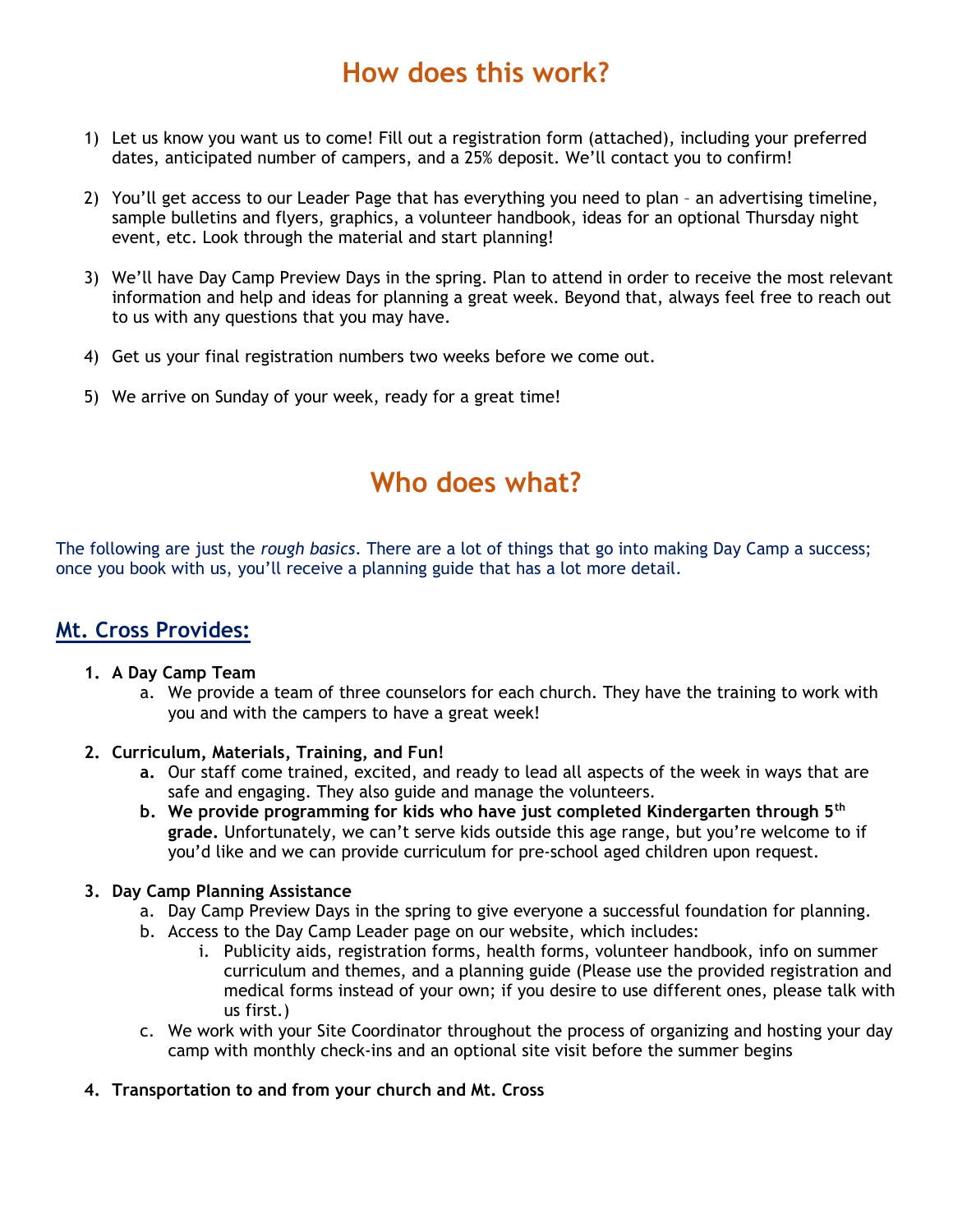## Your Church Provides:

#### 1. Campers!

a. Thanks for getting them to come! We'll need a rough number estimate to secure your week.

#### 2. A Site Coordinator

- a. The Site Coordinator is the liaison between the church and the camp, both before and during day camp.
- b. If your Site Coordinator cannot be present for the full week of day camp, then another person needs to be assigned to function as such while we're there.

#### 3. Host Family and/or Room & Board for our Staff

- a. The Day Camp Team needs accommodations from Sunday lunch to Friday lunch! They need a place to stay that is clean, safe, and has some form of couch/air mattress/bed, whether at a host home or at the church if there are showers. They will also need their meals provided.
- b. Host families may also need to provide transportation to and from the church and their home each day.

#### 4. Volunteers

- a. We require at least the Site Coordinator or a point-person onsite the entire week.
- b. If you have more than 21 campers, we strongly recommend a volunteer to help with programming. If you have more than 30 campers, we require enough volunteers to keep our ratio of adults:campers at 1:10 or less.
- c. You may want additional volunteers to help with check-in/check-out, meals, decorating, etc.!

#### 5. Publicity

a. Let your congregation and community know that we're coming! Invite the neighborhood!

## 2019 Day Camp Prices

#### Base Cost: \$2,000

This is for a team of 3 Mt. Cross staff and up to 30 campers. This includes transportation to/from the camp and your congregation, and all supplies and materials.

For every 10 campers above 30: \$50 (i.e., 32 campers = \$50; 47 campers = \$100; etc.) This covers the extra craft and program materials needed.

#### Additional Staff Member: \$400

You may request additional staff. However, we cannot guarantee availability until early June.

#### Two Teams: \$3,350

There is limited availability for you to book two teams for your week. This means you'd be given 6 staff for up to 60 campers.

#### T-Shirts: \$9-15

Cost depends on when you order (cheapest before Feb. 1) and whether you want your church name printed on them.

Not included are costs for food for the staff (to be provided by host families or the congregation), morning snacks, and optional costs, such as decorations or Thursday night activities.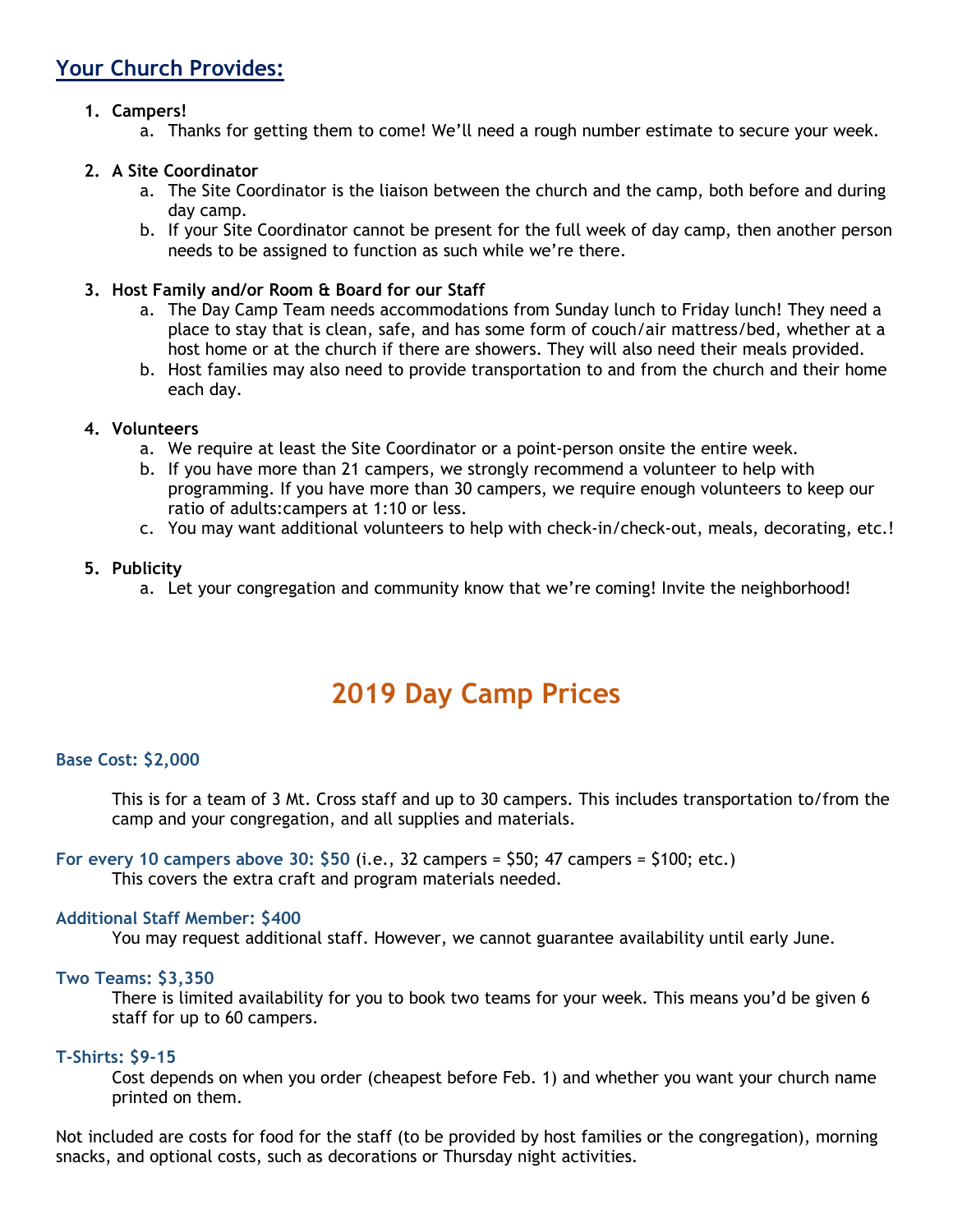## Want to book?

Attached you'll find the Day Camp Registration Form. Please fill this out and scan/email or send it to: mtcross@mtcross.org or PO Box 387 Felton, CA 95018 along with a check for a 25% non-refundable deposit. Once we receive your form and deposit, we'll contact you to confirm your booking. 50% of the remaining balance will be due 30 days before your day camp and the remainder will be due no later than the last day of your camp.

Please Note:

- All registrations MUST be received into the camp office by May 1, 2019. After that, we will no longer be accepting new churches.
- Please look at the dates and availability information on the day camp page of our website before filling out the registration form. Some weeks may already be filled.
- If your preferred week(s) are filled, we are happy to put you on a waitlist.

#### Have further questions?

We're just a phone call or email away and are eager to begin planning with you! There's also more information on our website.

Thank you for your interest in partnering with Mt. Cross!

Rev. Sarah & Adam Erickson Executive Directors adam@mtcross.org sarah@mtcross.org 831.336.5179 www.mtcross.org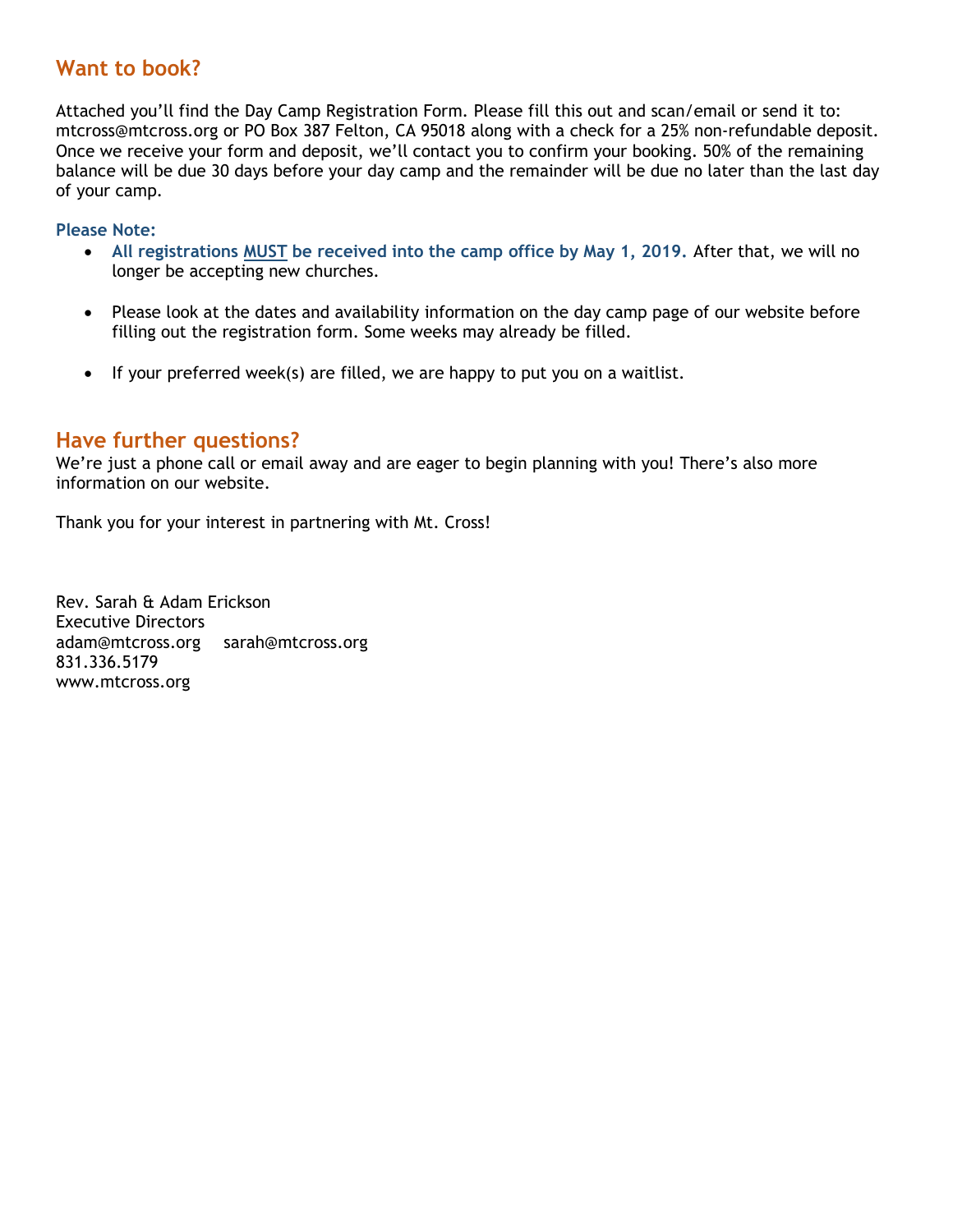# 2019 Mt. Cross Day Camp Registration Form

This form and the deposit must be received in the camp office by May 1, 2019. No registrations will be accepted after that date.

| <b>Requesting Day Camp Team For:</b> | 1 <sup>st</sup> Choice | 2 <sup>nd</sup> Choice | 3 <sup>rd</sup> Choice |
|--------------------------------------|------------------------|------------------------|------------------------|
| Week 1: June 16-21                   |                        |                        |                        |
| Week 2: June 23-28                   |                        |                        |                        |
| Week 3: June 30-July 5               |                        |                        |                        |
| Week 4: July 7-12                    |                        |                        |                        |
| Week 5: July 14-19                   |                        |                        |                        |
| Week 6: July 21-26                   |                        |                        |                        |
| Week 7: July 28-Aug 2                |                        |                        |                        |

Anticipated number of participants (completed K – 5th grade): \_\_\_\_\_\_\_\_\_\_\_\_\_\_\_\_\_\_\_\_\_\_

Please note that we cannot accommodate participants outside of this age range, but we are happy to consult with you on how you can run concurrent programs with those children and youth.

| Would you like to pre-order T-shirts?                                                                                                  | $\square$ Yes | $\square$ No | If so, how many? |  |
|----------------------------------------------------------------------------------------------------------------------------------------|---------------|--------------|------------------|--|
| Sizes will be ordered at a later date, but are Youth S, M, L and Adult S, M, L, XL, XXL, XXXL                                          |               |              |                  |  |
| Pre-order prices are: \$9/general shirt or \$12/shirt with your church name. Ordering after Feb. 1, 2019 bumps the price up \$3/shirt. |               |              |                  |  |

Are you requesting additional staff?  $\Box$  Yes  $\Box$  No If so, how many? \_\_\_\_\_\_\_\_\_\_\_ All teams consist of 3 staff. There are very limited weeks where you can reserve two teams. You may request additional staff at \$400/staff, but we cannot guarantee availability and will not know whether we can accommodate requests until early June.